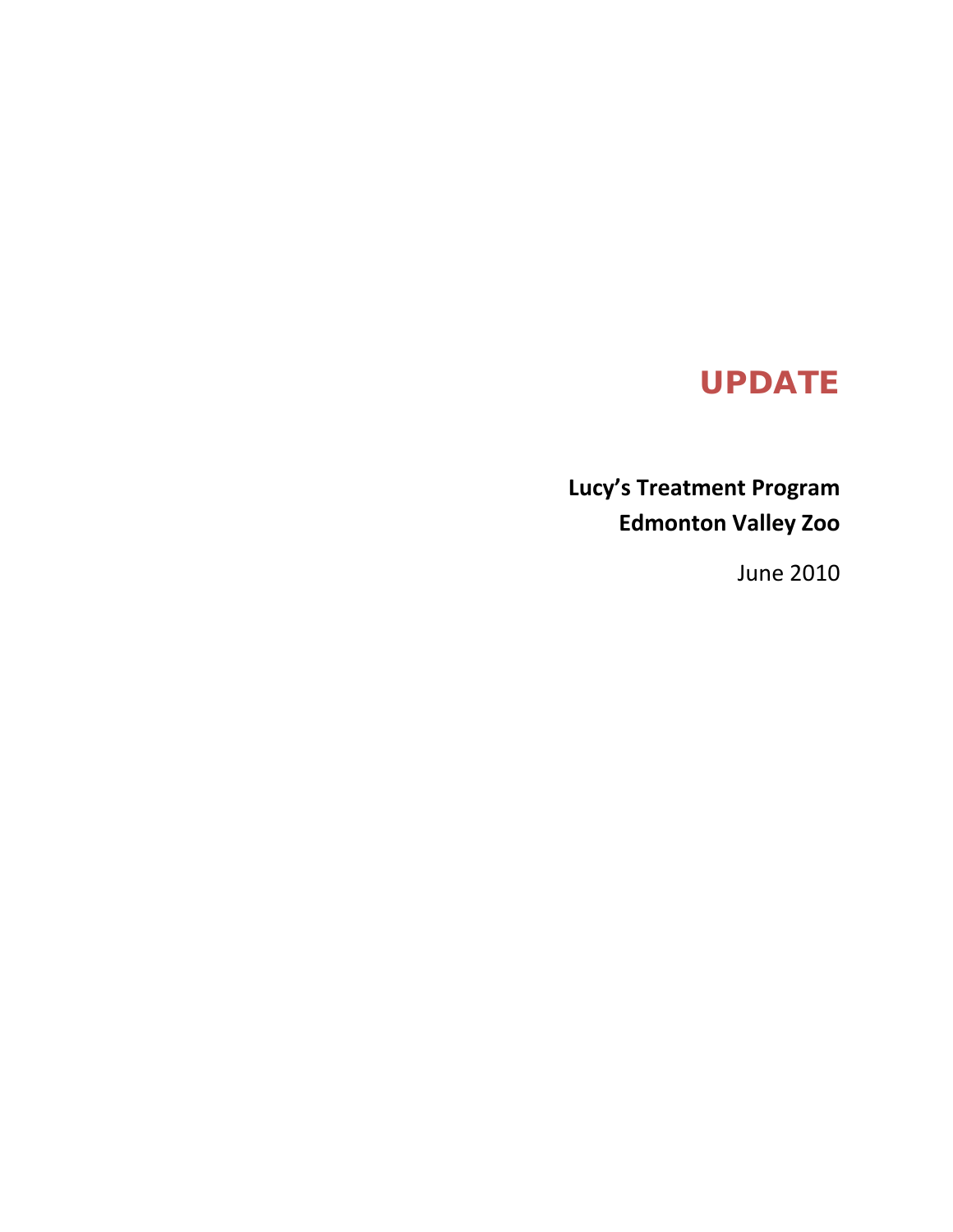#### **Introduction**

Lucy is a well‐ adjusted elephant with some manageable health issues, the most significant of which is a respiratory problem that compromises her ability to breathe properly. In November 2009, Dr. Milton Ness, veterinarian at Edmonton Valley Zoo, updated Lucy's treatment program to implement expert recommendations detailed by Dr. James Oosterhuis following a September 2009 exam. Dr. Ness's treatment program detailed actions to diagnose Lucy's breathing problem while working to treat symptoms and improve her breathing capacity and enhance the care she receives at the zoo. The treatment program action plan builds on the strengths of Lucy's relationships with the elephant care staff and Dr. Ness.

## **Exercise and Weight Reduction**

In his report, Dr. James Oosterhuis, an expert with more than 35 years experience working with elephants, noted that increased exercise with a focus on weight reduction would benefit Lucy, especially in regard to her respiratory problem.

Working with Dr. Ness and Lucy's care staff, an Edmonton veterinarian who specializes in rehabilitation therapy developed a comprehensive program to increase Lucy's activity level and flexibility to support ongoing weight loss. This program includes exercises, such as range of motion and stretching, to enable Lucy to be more active throughout the day even during colder weather when she spends more time inside. Elephant care staff hours have been increased allowing for this new exercise program to be implemented, in addition to her daily walks. Lucy's rehabilitation therapy also includes therapeutic laser treatments to mitigate the 35‐year‐old elephant's arthritis in her leg joints. Laser treatments are known to reduce swelling and inflammation.

Since the rehabilitation therapy program was started in November 2009, Lucy is demonstrating better movement when she is on walks and is bearing weight more equally on all four limbs. A formal session to benchmark Lucy's range of motion improvements occurred May 3. Lucy's therapist noted that Lucy has shown steady improvement and is pleased with her overall progress.

An animal nutritionist was engaged in June 2009 and Lucy's diet was modified at that time. The combination of Lucy's enhanced exercise program and diet changes has resulted in her losing approximately 500 pounds since September 2009 with her current weight being about 8,900 pounds. Dr. Ness will continue to oversee Lucy's nutrition and exercise programming and has set a target for Lucy to gradually lose another 500 pounds.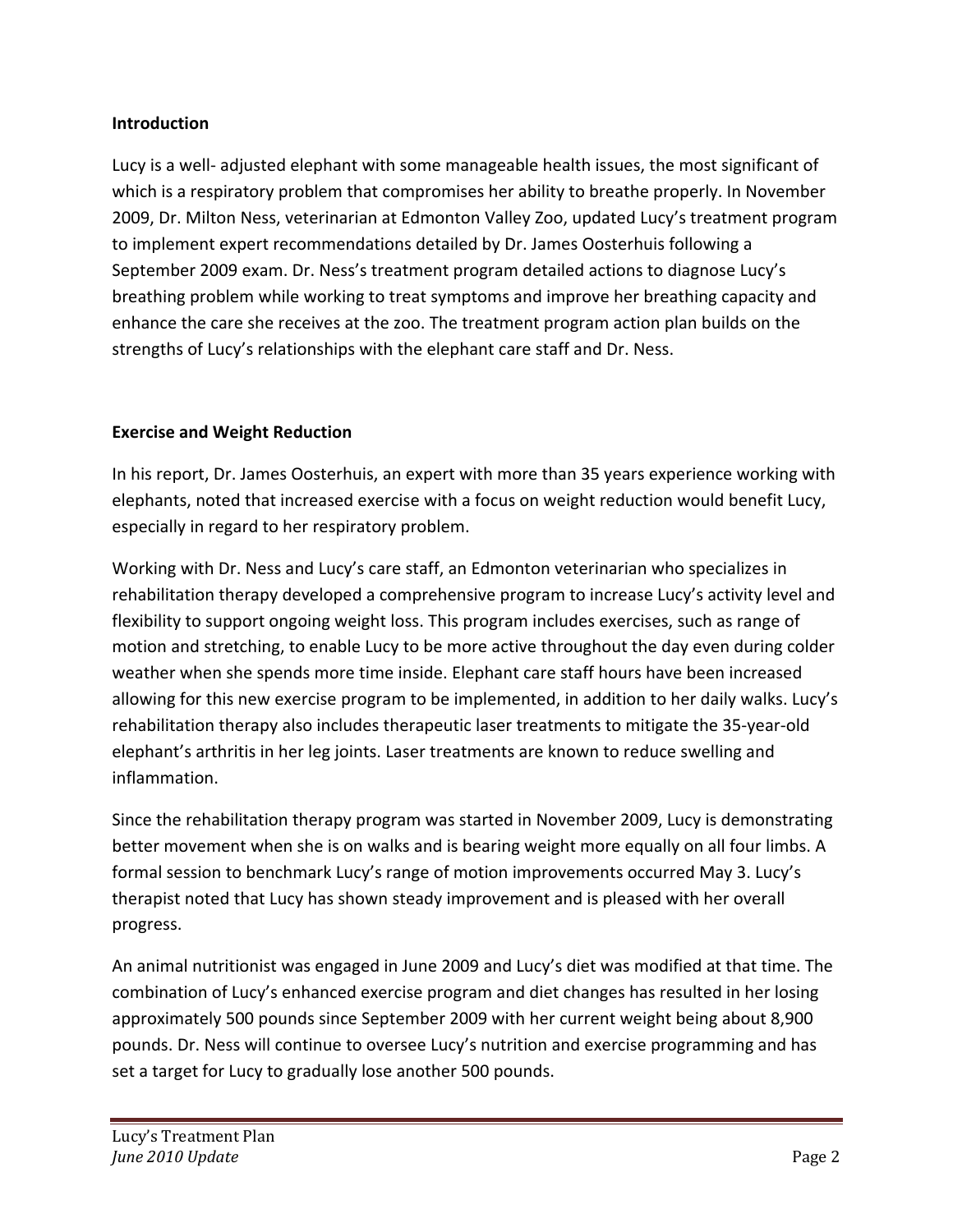## **Medical Treatment**

Lucy has a respiratory problem due to an inflammation of membranes in her nasal region. This inflammation compromises her ability to breathe properly, particularly when she is under stress. For example, if she walks too fast during her daily exercise, she has to open mouth breathe, which is abnormal for an elephant.

An initial endoscope exam was conducted in September 2009 to help evaluate Lucy's breathing conditions. Since that time, follow up exams have been conducted to evaluate the effectiveness of medical treatment. During the last endoscope exam, Lucy's breathing was somewhat less laboured than it was during previous exam. This enabled Dr. Ness to conduct a longer exam. A three‐metre long endoscope was again used to observe the inside of Lucy's trunk. The scope showed that Lucy's nasal passages remain constricted and that mucous is still present. The underlying cause of Lucy's respiratory problem continues to be undiagnosed. Lucy will continue to receive treatment, including medication. She is receiving antibiotics, anti-inflammatories and mucolytics to help address her breathing issue along with some medications to ease her arthritis.

As Dr. Ness has concluded the medical diagnostic treatment program developed in consultation with Dr. Jim Oosterhuis, and has scheduled Dr. Oosterhuis for a follow up exam and consultation. Next steps in Lucy's treatment program will be determined at that time.

#### **Facilities Modification**

The Edmonton Valley Zoo has increased the sand covered area of Lucy's indoor enclosure as recommended by Dr. Oosterhuis. The remaining floor will be covered with rubber matting in summer 2010 to make it easier on her feet and joints while she plays and exercises. In the past Lucy has pulled up rubber matting. It is hoped a different type of rubber matting and installation process will address this challenge.

Zoo staff continues to consider options to increase the indoor exercise space available to Lucy during the winter months and to ensure her existing space is used to its full potential. This includes the possibility of acquiring new equipment or installations that encourage Lucy to stretch, to reach, to step up and down and to explore. A treadmill is not being considered at this time. Alternative multi‐purpose facilities that will increase winter space are being considered with respect to location on the zoo grounds, usability and cost.